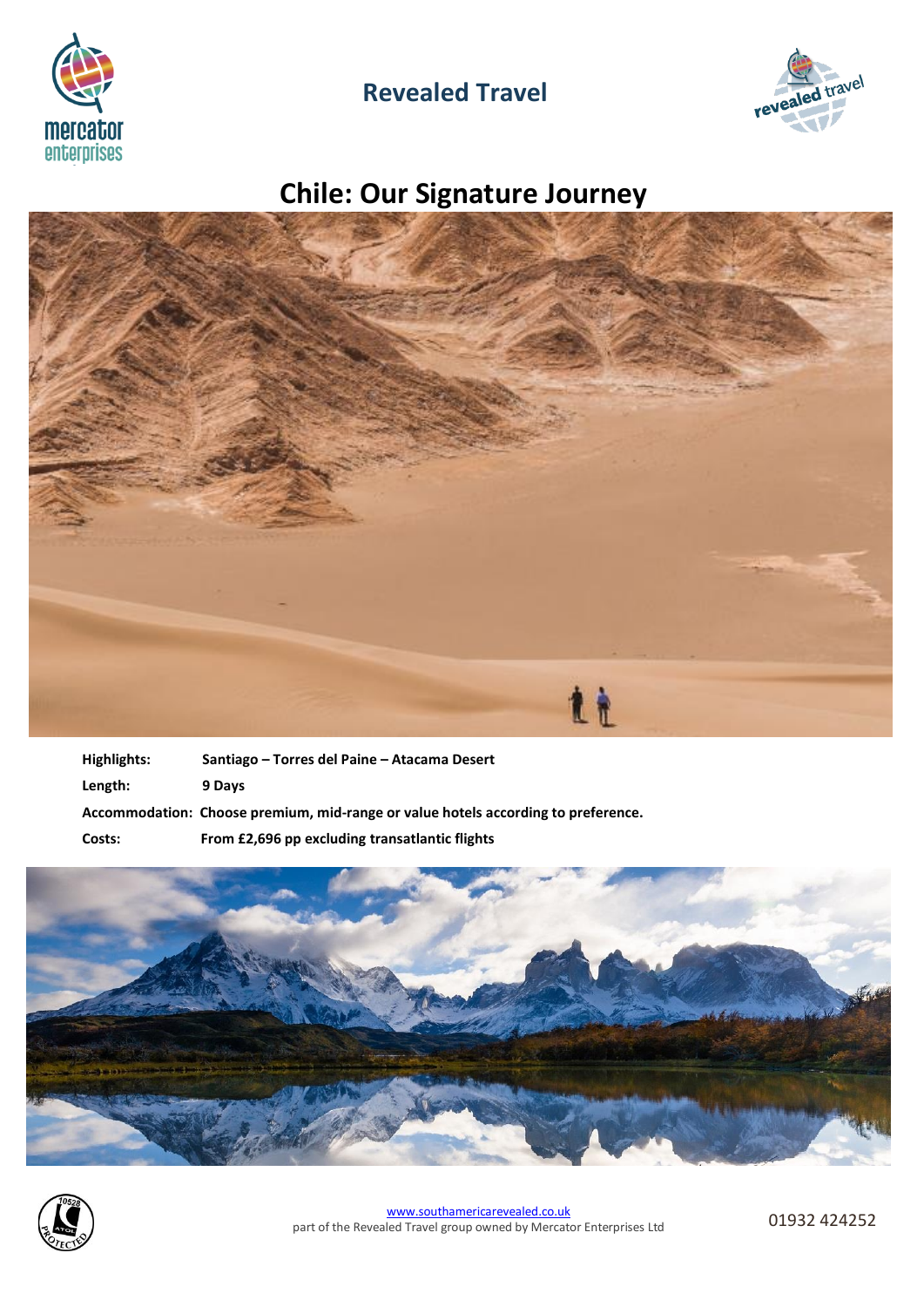## **Chile: Our Signature Journey**

## **Highlights: Santiago – Torres del Paine - Atacama Desert**

## **Number of Days: 9 Days**

## **Days 1-3: Santiago:**

- Day 1: Arrival transfer from the airport to your hotel.
- Day 2: Half day city tour with private, English speaking guide.
- Optional visit to a local vineyard.
- Day 3: Departure transfer to the airport.

The Chilean capital is a busy modern metropolis with a backdrop of the Andes. The city has a number of attractive parks, some 30 museums and about 40 art galleries of which the Chilean Museum of Pre-Colombian Art, near the 16<sup>th</sup> century Plaza de Armas in the heart of the city, is particularly noteworthy, both for the quality of objects and their presentation. Just west of the centre is the Barrio Brasil, a lively area of restaurants, bars and cafes. East of the centre, near Plaza Italia in the Lastarria district, are Parque Forestal and Parque Balmaceda. The Concha y Toro vineyard is located in the Maipo valley just 25km south of the capital. Concha y Toro was founded in 1883 and is today the largest exporter of Chilean wine.

## **Days 3-6: Torres del Paine:**

- Day 3: Arrival transfer to your hotel; 3 nights' accommodation.
- Day 4: Excursions in Torres del Paine National Park
- Day 5: Excursions in Torres del Paine National Park.
- Day 6: Transfer to airport in time to check in for the flight to Santiago.

There is no shortage of excursions, treks and activities in Torres del Paine National Park. We recommend a full day tour to the Paine mastiff with a boat trip on Lago Grey for a close-up view of Grey glacier and half day excursions to Salto Grande and Laguna Azul.

## **Days 6-7: Santiago:**

- Day 6: Overnight at an airport hotel.
- Day 7: Return to the airport in time to fly to Calama.

## **Days 7-10: Atacama Desert:**

- Day 7: Arrival transfer from Calama airport to your hotel; 3 nights' accommodation.
- Day 8: Full Day Excursion to the Atacama Salt Lake
- Day 9: Other excursions in the Atacama Desert (e.g. Moon Valley)
- Day 10: Departure transfer to Calama airport in time for your flight to Santiago.

The Atacama desert has been described by some as like Mars although others suggest it is like the moon. The great salt lake of Salar de Atacama is home to thousands of flamingos, which you don't get on either.

**Optional Extensions:** We thoroughly recommend an extra night in Patagonia or in the Atacama Desert if time and costs allow. Other options would be to spend a few days exploring the Chilean Lake District or to stay at a vineyard near Santiago. The icing on the cake is to fly out to Easter Island (Rapa Nui) and to spend a few days on this remarkably fascinating island, famous for its stone statues ('moai').

## Please contact us to discuss the various options and extensions.